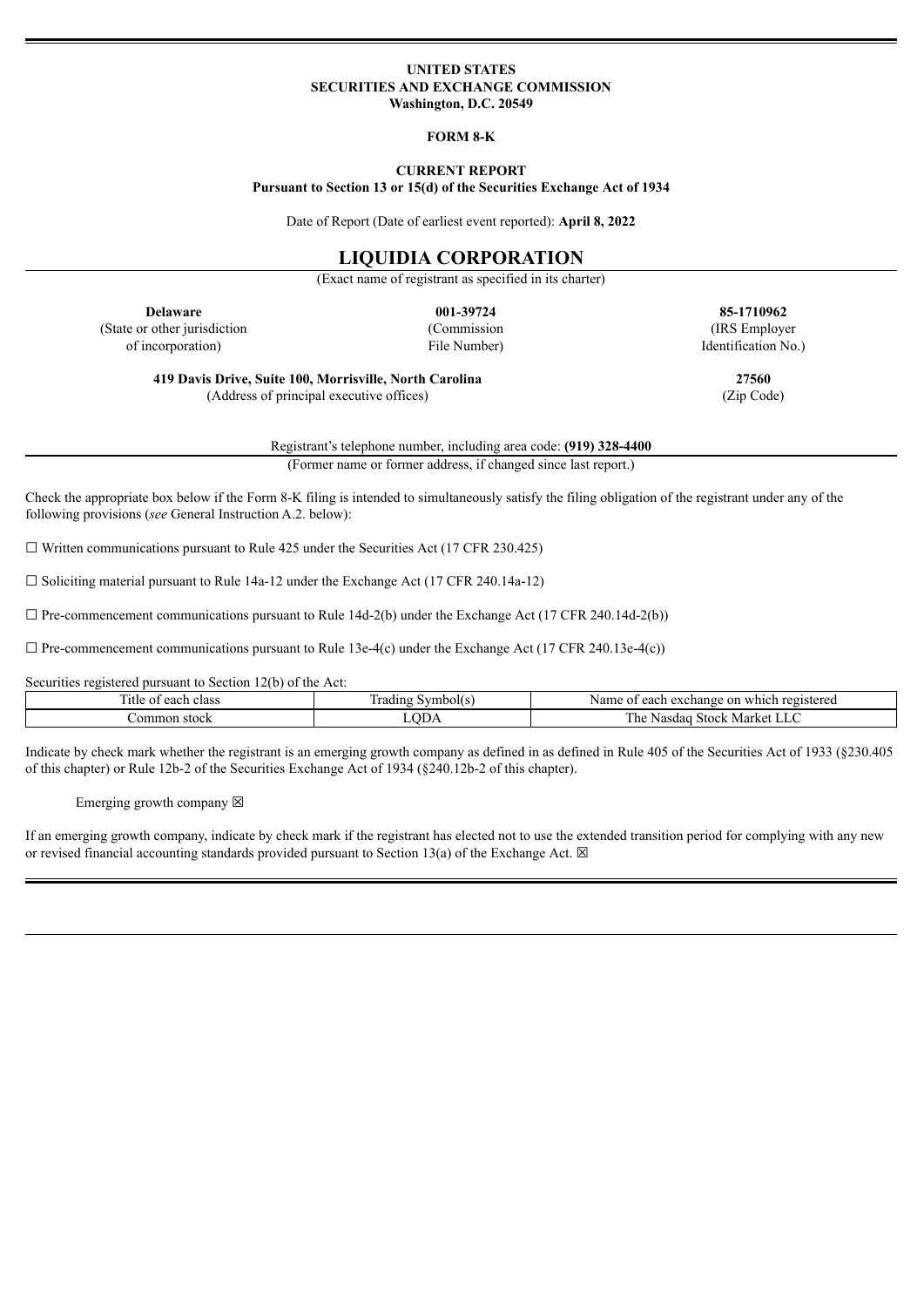## **Item 8.01 Other Events.**

## *Hatch-Waxman Litigation Update*

As previously disclosed by Liquidia Corporation, a Delaware corporation (the "Company"), in its Annual Report on Form 10-K for the year ended December 31, 2021 (the "2021 10-K"), trial proceedings in the lawsuit filed by United Therapeutics Corporation ("United Therapeutics") against the Company in the U.S. District Court for the District of Delaware (Case No. 1:20-cv-00755-RGA) (the "Hatch-Waxman Litigation") were held from March 28-31, 2022. At the conclusion of the trial, Judge Richard G. Andrews, who is presiding over the Hatch-Waxman Litigation, set a post-trial briefing schedule, with all briefing to be concluded on June 15, 2022. The Company expects that Judge Andrews will issue a decision regarding the Hatch-Waxman Litigation prior to the expiration of the 30-month regulatory stay, in October 2022.

At trial, the Company presented evidence of non-infringement and invalidity with respect to both U.S. Patent No. 9,593,066 ("'066 patent") and U.S. Patent No. 10,716,793 ("'793 patent"), the two patents that remain at issue in the Hatch-Waxman Litigation. In the event that the Court finds all of the asserted claims of both the '066 patent and the '793 patent are either not infringed or invalid, then the 30-month stay will be lifted and the United States Food and Drug Administration ("FDA") will be able to grant final FDA approval of YUTREPIA. In the event that the Court finds any of the asserted claims of the '066 patent or '793 patent are valid and infringed, then the Court is expected to issue an order that the effective date of final YUTREPIA approval will not be earlier than the date of expiration of the patent that has been found to be valid and infringed, which would be in the year 2027 in the case of the '793 patent and in the year 2028 in the case of the '066 patent.

The Company has separately filed a petition for inter partes review with the Patent Trial and Appeal Board ("PTAB") of the USPTO seeking a determination that the claims of the '793 patent are invalid. As previously disclosed in the Company's 2021 10-K, in August 2021, the PTAB instituted the inter partes review of the '793 patent, finding that the Company had demonstrated a reasonable likelihood that it would prevail with respect to showing that at least one challenged claim of the '793 patent is unpatentable as obvious over the combination of certain prior art cited by the Company in its petition to the PTAB. A final written decision on the validity of the challenged claims of the '793 patent is expected within 12 months from institution of the inter partes review. However, even in the event the PTAB does find that all of the claims of the '793 patent are invalid, such a decision would not override an order of the Court in the Hatch-Waxman Litigation with respect to the '793 patent unless and until the decision of the PTAB is affirmed on appeal.

#### *Trade Secret Litigation Update*

As previously disclosed in the Company's 2021 10-K, in December 2021, United Therapeutics filed a complaint in the Superior Court in Durham County, North Carolina, alleging that the Company and a former United Therapeutics employee, who later joined us as an employee many years after terminating his employment with United Therapeutics, misappropriated certain trade secrets of United Therapeutics and engaged in unfair or deceptive trade practices.

In January 2022, our co-defendant in the lawsuit removed the lawsuit to the United States District Court for the Middle District of North Carolina. Subsequently, in January 2022, United Therapeutics filed an amended complaint eliminating its claim under the federal Defend Trade Secrets Act and seeking to have the case remanded to North Carolina state court. On April 1, 2022, Magistrate Judge Joe L. Webster issued a recommendation that the Court grant United Therapeutics' motion to have the case remanded to North Carolina state court. The Company does not intend to object to the recommendation.

We continue to disagree with United Therapeutics' allegations, deny any liability for misappropriation of any trade secrets or for engaging in any unfair or deceptive trade practices and intend to vigorously defend against these allegations. However, the outcome of these proceedings remains subject to significant uncertainty and we could be found liable for monetary damages, including treble damages and attorneys' fees, and could be enjoined from using any trade secrets we are found to have misappropriated.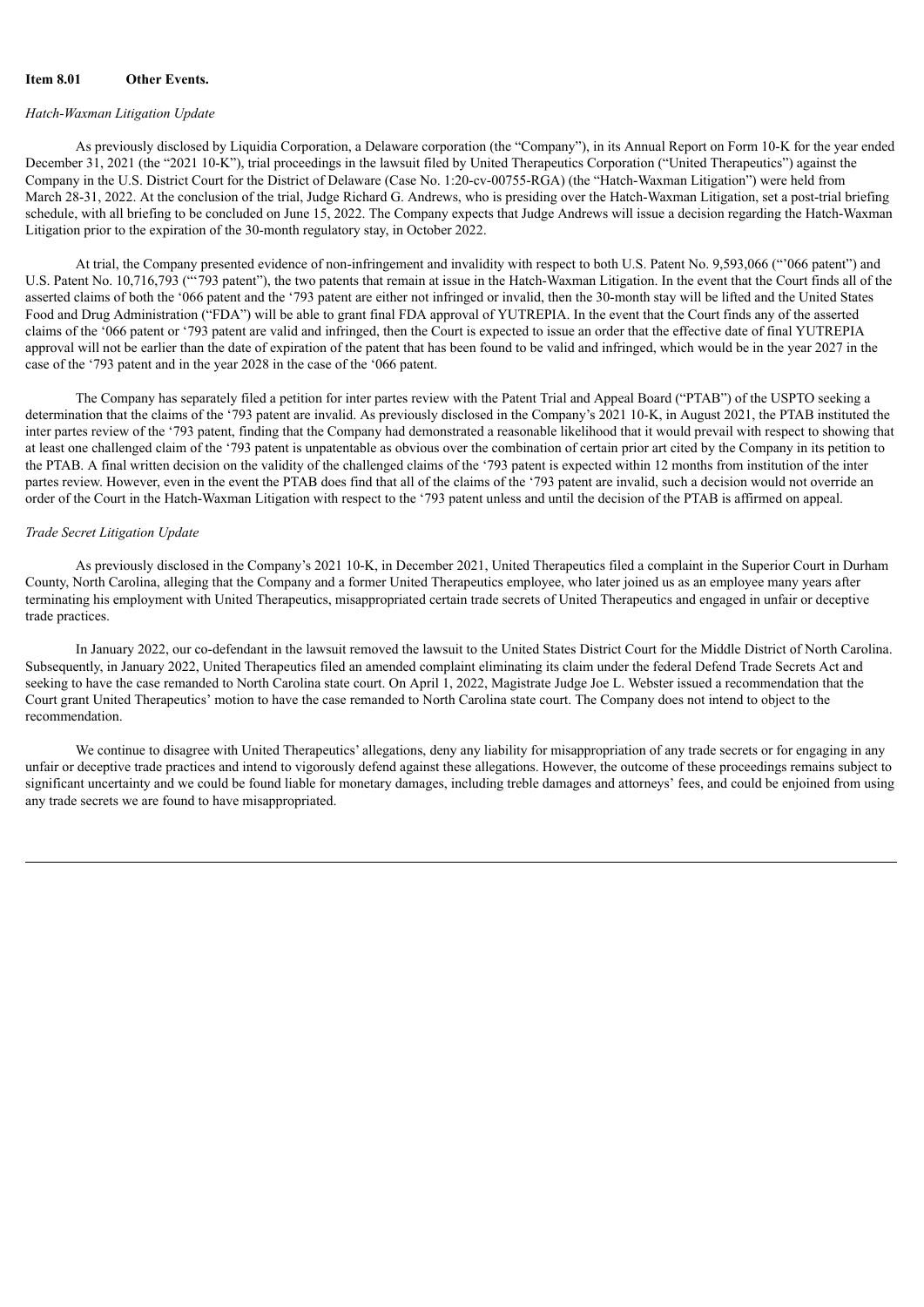#### *Liquidia PAH Related Litigation Update*

As previously disclosed in the Company's 2021 10-K, Sandoz Inc. ("Sandoz") and Liquidia PAH, LLC ("Liquidia PAH") (then known as RareGen, LLC) filed a complaint against United Therapeutics in the District Court of New Jersey (Case No. No. 3:19-cv-10170) (the "RareGen Litigation"), alleging that United Therapeutics violated the Sherman Antitrust Act of 1890, state law antitrust statutes and unfair competition statutes by engaging in anticompetitive acts regarding the drug treprostinil for the treatment of PAH and that United Therapeutics breached a settlement agreement that was entered into in 2015, in which United Therapeutics agreed to not interfere with Sandoz's efforts to launch its generic treprostinil. In September 2021, United Therapeutics filed a motion for summary judgment with respect to all of the claims brought by Sandoz and Liquidia PAH against United Therapeutics. At the same time, Sandoz filed a motion for summary judgment with respect to the breach of contract claim.

On March 30, 2022, Judge Brian R. Martinotti, who is presiding over the RareGen Litigation, issued an order granting partial summary judgment to United Therapeutics with respect to the antitrust and unfair competition claims, denying summary judgment to United Therapeutics with respect to the breach of contract claim, and granting partial summary judgment to Sandoz with respect to the breach of contract claim. The RareGen Litigation will now proceed to a trial to determine the amount of damages due from United Therapeutics to Sandoz with respect to the breach of contract claim.

Under the promotion agreement between Sandoz and Liquidia PAH, all proceeds from the litigation will be divided evenly between Sandoz and Liquidia PAH. Under the litigation finance agreements that Liquidia PAH has entered into with Henderson SPV, LLC and PBM RG Holdings, LLC, any net proceeds received by Liquidia PAH with respect to the RareGen Litigation will be divided between Henderson SPV, LLC and PBM RG Holdings, LLC.